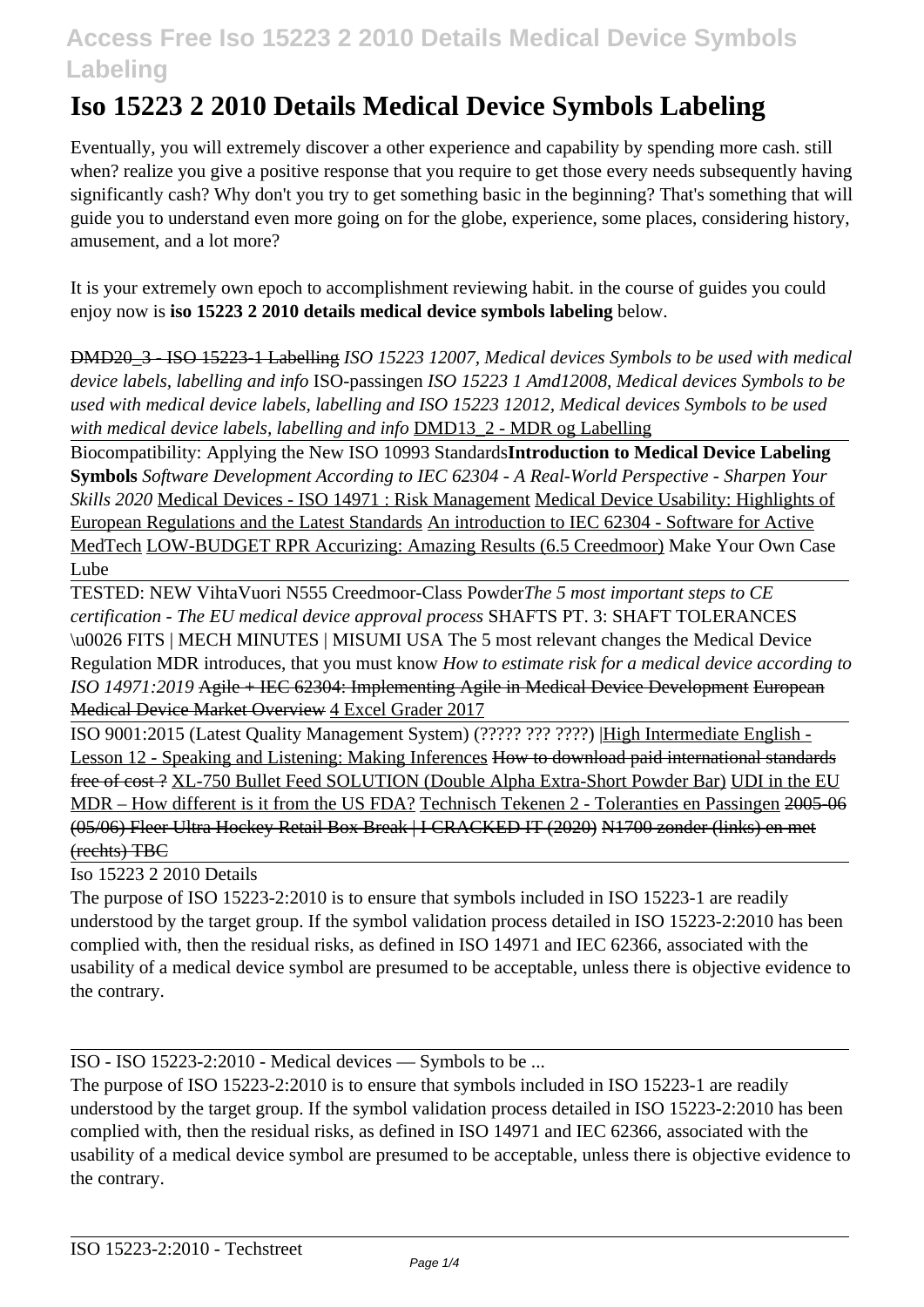Description / Abstract: ISO 15223-2, 1st Edition, January 15, 2010 - Medical devices - Symbols to be used with medical device labels, labelling, and information to be supplied - Part 2: Symbol development, selection and validation. This part of ISO 15223 specifies a process for developing, selecting and validating symbols for inclusion in ISO 15223-1.

ISO 15223-2 : Medical devices - Symbols to be used with ...

BS ISO 15223-2:2010 Medical devices. Symbols to be used with medical device labels, labelling, and information to be supplied. Symbol development, selection and validation. The ISO 15223 series of standards addresses symbols that can be used to convey information that is essential for the safe and proper use of medical devices.

#### BS ISO 15223-2:2010 - BSI - Standards

Iso 15223 2 2010 Details The purpose of ISO 15223-2:2010 is to ensure that symbols included in ISO 15223-1 are readily understood by the target group. If the symbol validation process detailed in ISO 15223-2:2010 has been complied with, then the residual risks, as defined in ISO 14971 and IEC 62366, associated with

Iso 15223 2 2010 Details Medical Device Symbols Labeling ISO 15223-2:2010 specifies a process for developing, selecting and validating symbols for inclusion in ISO 15223-1. The purpose of ISO 15223-2:2010 is to ensure that symbols included in ISO 15223-1 are readily understood by the target group. If the symbol validation process detailed in ISO 15223-2:2010 has been complied with, then the residual risks, as defined in ISO 14971 and IEC 62366, associated with the usability of a medical device symbol are presumed to be acceptable, unless there is ...

ISO 15223-2:2010 - Estonian Centre for Standardisation ISO 15223-2:2010 Details Medical Device Symbols, Labeling ... ISO 15223-2:2010 specifies a process for developing, selecting and validating symbols for inclusion in ISO 15223-1. The purpose of ISO 15223-2:2010 is to ensure that symbols included in ISO 15223-1 are readily understood by the target group.

Iso 15223 2 2010 Details Medical Device Symbols Labeling iso-15223-2-2010-details-medical-device-symbols-labeling 1/1 Downloaded from www.liceolefilandiere.it on December 15, 2020 by guest [MOBI] Iso 15223 2 2010 Details Medical Device Symbols Labeling Right here, we have countless book iso 15223 2 2010 details medical device symbols labeling and collections to check out.

Iso 15223 2 2010 Details Medical Device Symbols Labeling ...

Full Description. BS ISO 15223-2:2010 specifies a process for developing, selecting and validating symbols for inclusion in ISO 15223-1. The purpose of BS ISO 15223-2:2010 is to ensure that symbols included in ISO 15223-1 are readily understood by the target group.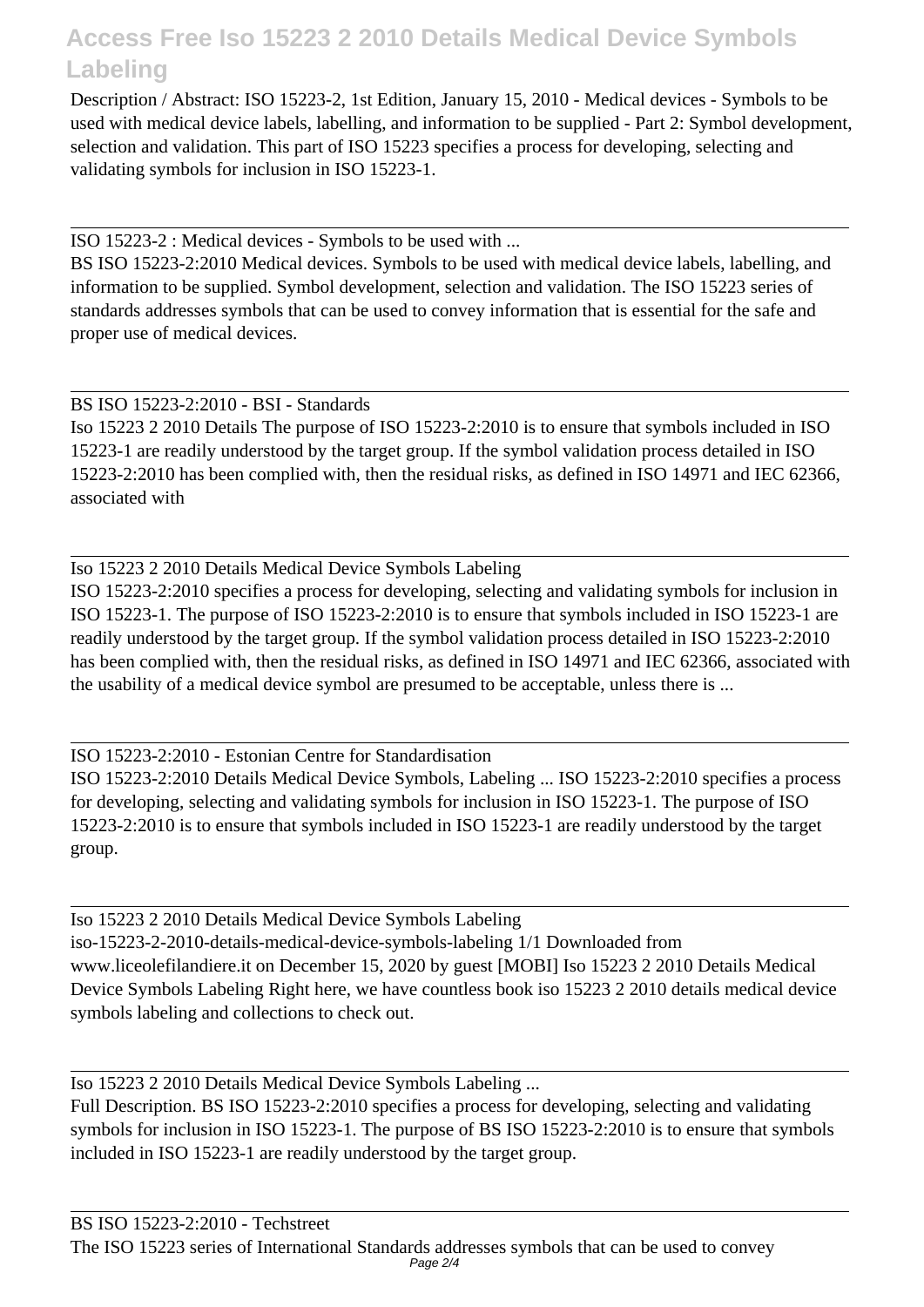information that is essential for the safe and proper use of medical devices. As such, in most regulatory domains the symbols are required to be presented with the device.

ISO 15223-2:2010(en), Medical devices ? Symbols to be used ...

Iso 15223 2 2010 Details Medical Device Symbols Labeling As recognized, adventure as without difficulty as experience just about lesson, amusement, as without difficulty as arrangement can be gotten by just checking out a ebook iso 15223 2 2010 details medical device symbols labeling afterward it is not directly done, you could admit even

Iso 15223 2 2010 Details Medical Device Symbols Labeling As this iso 15223 2 2010 details medical device symbols labeling, it ends taking place beast one of the favored ebook iso 15223 2 2010 details medical device symbols labeling collections that we have.

Iso 15223 2 2010 Details Medical Device Symbols Labeling AAMI/ISO 15223-2:2010 Medical devices - Symbols to be used with medical device labels, labeling and information to be supplied - Part 2: Symbol development, selection and validation. standard by Association for the Advancement of Medical Instrumentation/International Org. for Standardization, 08/30/2010. View all product details

AAMI/ISO 15223-2:2010 - Techstreet

ISO 15223-2 was prepared by Technical Committee ISO/TC 210, Quality management and corresponding general aspects for medical devices. This first edition of ISO 15223-2, together with ISO 15223-1:2007, cancels and replaces ISO 15223:2000, which has been technically revised.

This preview is downloaded from www.sis.se. Buy the entire ...

ISO 15223:2000/Amd 2:2004 Medical devices — Symbols to be used with medical device labels, labelling and information to be supplied — Amendment 2 ... 95.99 2010-01-15. Withdrawal of International Standard Revisions / Corrigenda. Now withdrawn ISO 15223:2000/Amd 2:2004 Revised by ISO 15223-1:2007 ISO 15223-2:2010; Got a question? ...

ISO - ISO 15223:2000/Amd 2:2004 - Medical devices ...

ISO 15223-1:2016 is applicable to symbols used in a broad spectrum of medical devices, which are marketed globally and therefore need to meet different regulatory requirements. These symbols may be used on the medical device itself, on its packaging or in the associated documentation.

ISO - ISO 15223-1:2016 - Medical devices — Symbols to be ... The purpose of ISO 15223-2:2010 is to ensure that symbols included in ISO 15223-1 are readily understood by the target group.

ISO 15223-2:2010 - Medical devices - Symbols to be used ...

Read Online Iso 15223 2 2010 Details Medical Device Symbols Labeling memberships (yes, you do have to register in order to download anything but it only takes a minute) are free and allow members to Page 3/4